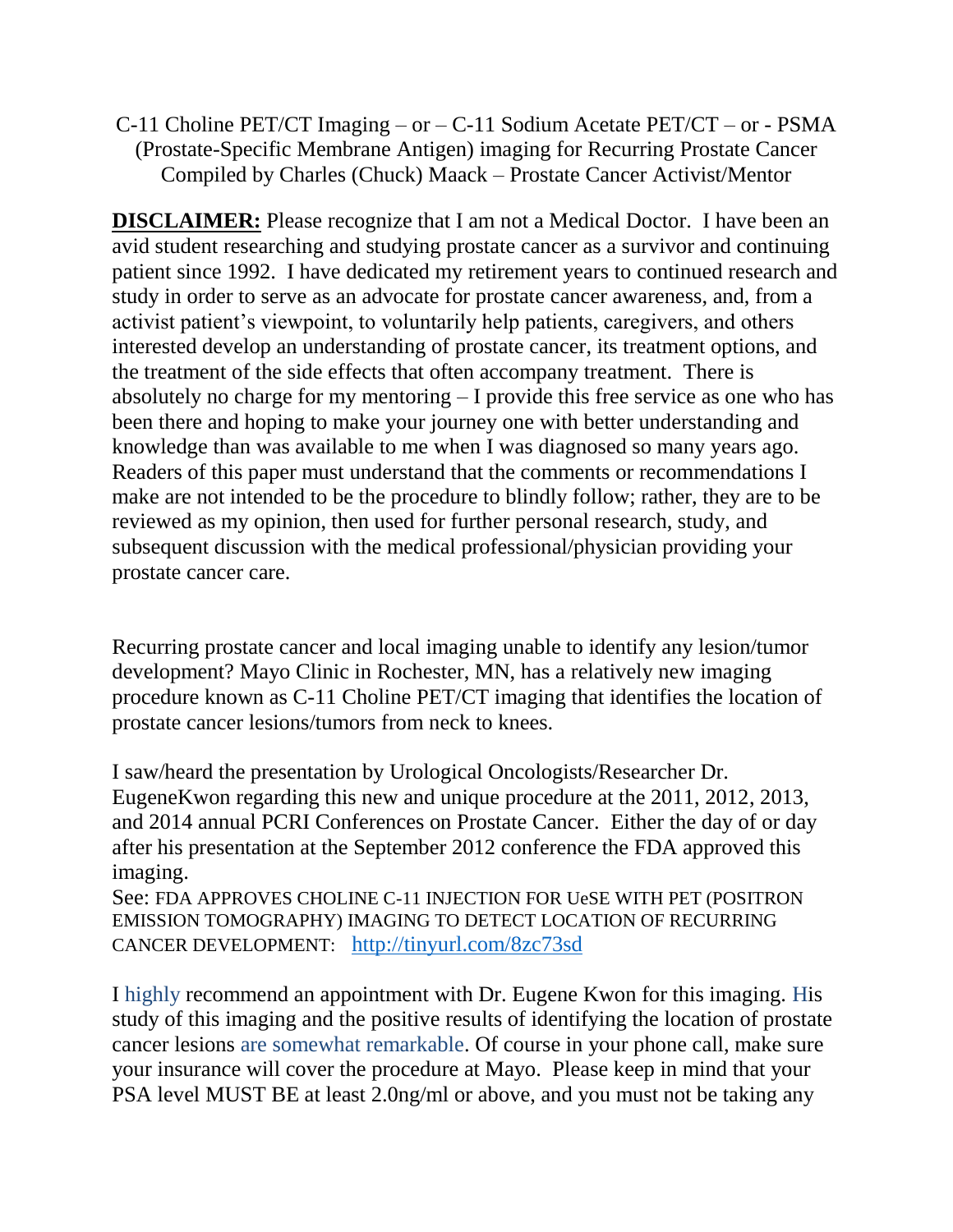androgen deprivation medications…or must stop those medications for a period prior to the appointment for the C-11 Choline PET/CT procedure (check with Dr. Kwon in that regard)

Contact info for appointments at Mayo in Rochester where you can then ask for an appointment with Dr. Kwon is: Mayo Clinic, 200 First Street SW, Rochester, MN 55905, telephone 507-538-3270, 7:00 A.M. to 6 P.M. Central Time, Monday thru Friday. More regarding Dr. Kwon:

<http://www.mayo.edu/research/faculty/kwon-eugene-d-m-d/bio-00028116>

Dr Eugene Kwon of the Mayo Clinic describes himself as someone who is "innovative, who pushes the envelope" and who treats "aggressively." Here is a very interesting talk given by him at the 2014 Prostate Cancer Research Institute (PCRI) Annual Conference on Prostate Cancer last September.

- *Greater emphasis should be placed on identification and treatment of oligomets*
- *Treatments should focus on potentially curative and not "palliative" outcomes*
- *Available agents and technologies should be combined aggressively to evoke better outcomes*
- *Must abandon irrational obsession with one-step palliative approaches that have no prospect of cure and only prolong inevitable failure*

[Click this sentence to watch the talk on YouTube.](http://mandrillapp.com/track/click/15358735/www.youtube.com?p=eyJzIjoiUjF5NzdJZUhVS3BLNGtWNDcwTDItNm9vMzU4IiwidiI6MSwicCI6IntcInVcIjoxNTM1ODczNSxcInZcIjoxLFwidXJsXCI6XCJodHRwczpcXFwvXFxcL3d3dy55b3V0dWJlLmNvbVxcXC93YXRjaD94LXl0LXRzPTE0MjE5MTQ2ODgmeC15dC1jbD04NDUwMzUzNCZ2PU5rcWl6bXZxSlBvI3Q9MTYzM1wiLFwiaWRcIjpcIjJkZTgwNmRiNjJmYTQwYzNhMzA5ZTdhNTYwMjg2ZWU3XCIsXCJ1cmxfaWRzXCI6W1wiNzc0Zjc0MTJkMWEzNjlkMWMwNGFiMGJiOTY0NjE0Y2Q1NWU3ZTI5NFwiXX0ifQ)

## AN ALTERNATIVE CONSIDERATION:

A similar but arguably comparable in accuracy as C-11 imaging using "Choline," uses the product "Sodium Acetate" (i.e. C-11 Sodium Acetate PET/CT) as the imaging product. This trial is ongoing at the Arizona Molecular Imaging Center in Phoenix, Arizona by Dr. Fabio Almeida. The cost for this procedure is \$3,000.00 U.S. for the Sodium Acetate agent, BUT, not yet covered by Medicare; anyone with other health insurance should be sure to check to determine if that insurance will cover the agent as well as the procedure before calling for an appointment to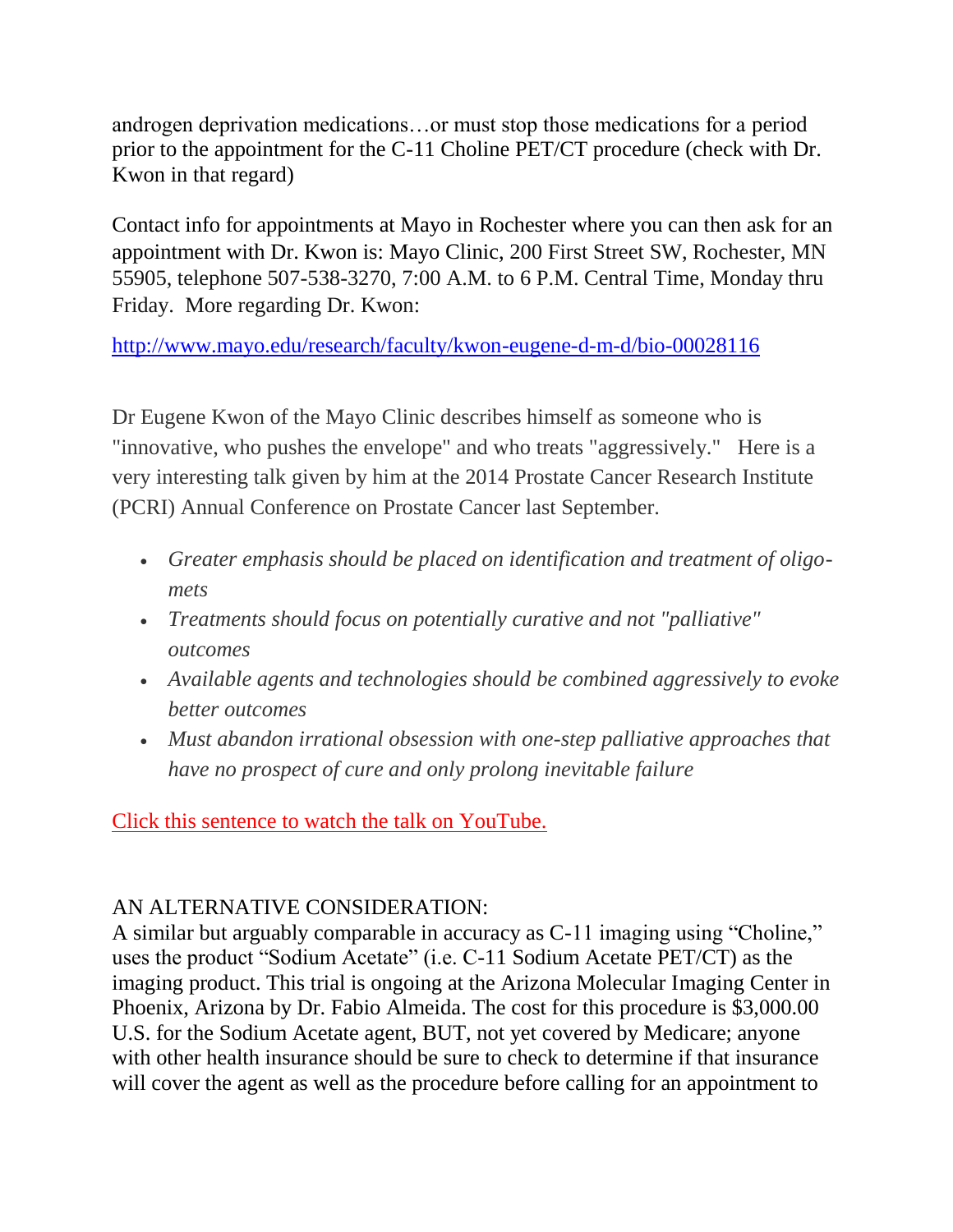participate in this trial. Please scroll down to learn more about this imaging currently in "trial" and as far as I am aware at this writing, not yet approved by the FDA.

I called and talked to Elisa Blackwell, a contact person who, along with Dr. Almeida, is conducting a trial in the use of C-11 "Sodium Acetate" PET/CT imaging in Phoenix, Arizona. As of February 2013 they are accepting patients in the trial. Trial requirements and contact information can be reviewed here:

This trial is also available at the University of Kansas Medical Center at a lower out-of-pocket cost of \$2500. See:

## KANSAS UNIVERSITY MEDICAL CENTER

Dr. Reginald Dusing, Department of Radiology, Director, Division of Nuclear Medicine, Assistant Professor of Radiology, Assistant Professor of Family Medicine, 3901 Rainbow Boulevard, Mail Stop 4032, Kansas City, Kansas 66160, telephone 913-588-6805 (See:

[http://www.rad.kumc.edu/nucmed/pet/pet\\_general\\_info\\_0612.pdf](http://www.rad.kumc.edu/nucmed/pet/pet_general_info_0612.pdf) )

A Wichita patient's caregiver provided this information regarding the experience of she and her husband for the procedure at the KU Medical Center: "We traveled to KC yesterday. Wanted to tell you that our experience there was excellent. On a scale of 1 to 10 I would grade it 10.5. From the first contact by phone, then email and finally face to face was pleasant and informative. They went out of their way to make us comfortable and well informed. We will not know the results until the doctor up there reads the scan. The tech indicated she might be able to email us by the end of the day today." She went on to say that her husband felt comfortable with nothing unusual experienced during or following the procedure.

## BUT YET ANOTHER IMAGING SUPPOSEDLY SUPERIOR TO EITHER OF THE FOREGOING:

This recent paper <http://www.ncbi.nlm.nih.gov/pmc/articles/PMC4171844/> regarding "Comparative performance of PET tracers in biochemical recurrence of prostate cancer: a critical analysis of literature" appears to support Prostate-Specific Membrane Antigen (PSMA) imaging as superior to either C-11 Choline PET/CT or C-11 Sodium Acetate PET/CT or even 18F Sodium Fluoride (NaF) PET/CT: